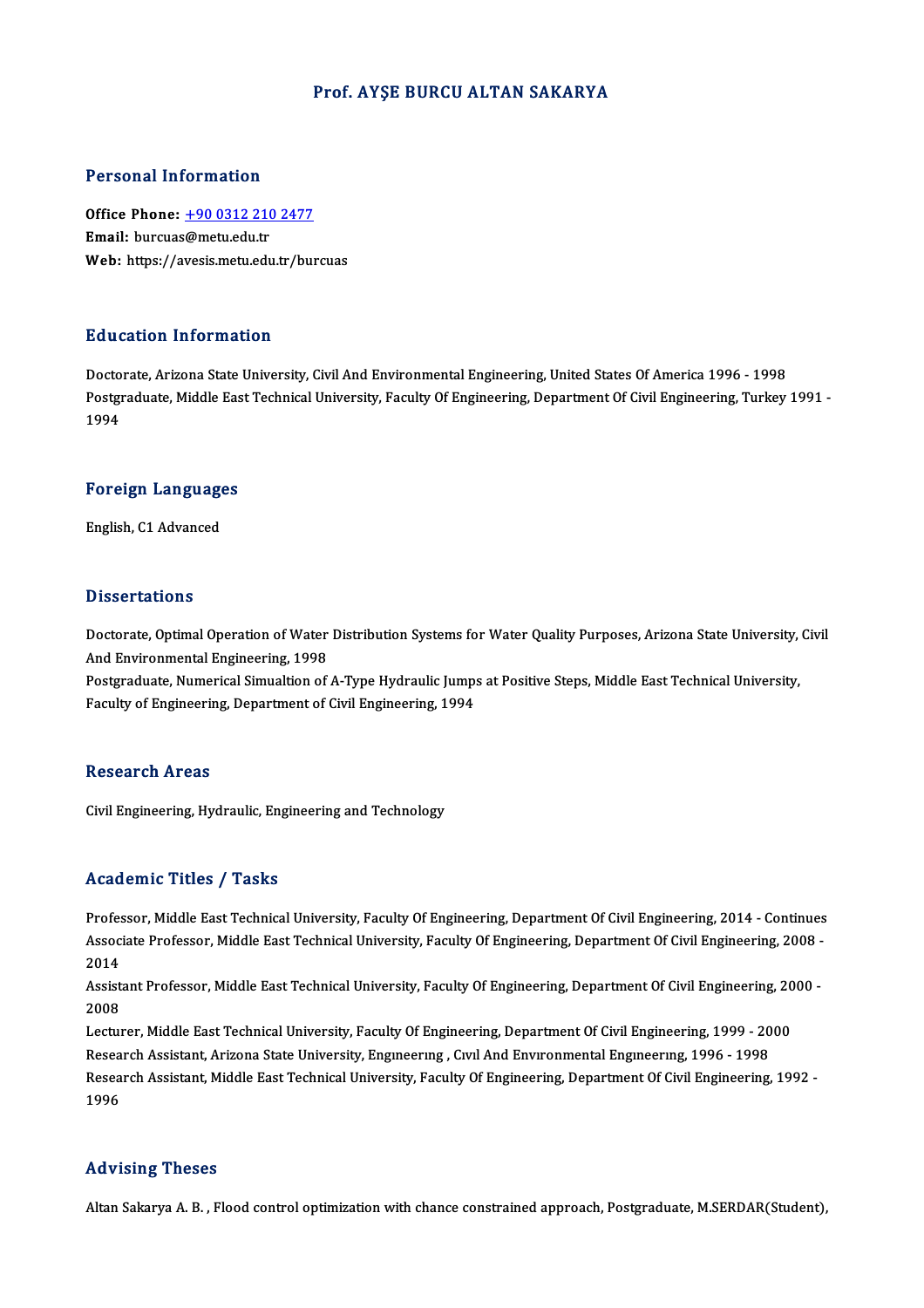2022

2022<br>ALTAN SAKARYA A. B. , A Case study for calculating and reporting the uncertainty budget of 1 and 2 dimensional<br>combined hydroulis model. Pestsynduste, U Siden(Student), 2010. 2022<br>ALTAN SAKARYA A. B. , A Case study for calculating and reporting<br>combined hydraulic model, Postgraduate, U.Sidar(Student), 2019<br>ALTAN SAKARYA A. B. , Leakage entimization of vistor distribution ALTAN SAKARYA A. B. , A Case study for calculating and reporting the uncertainty budget of 1 and 2 dimension<br>combined hydraulic model, Postgraduate, U.Sidar(Student), 2019<br>ALTAN SAKARYA A. B. , Leakage optimization of wate combined hydraulic mode<br>ALTAN SAKARYA A. B. , L.<br>E.KÖKER(Student), 2018<br>ALTAN SAKARYA A. B. D ALTAN SAKARYA A. B. , Leakage optimization of water distribution networks by pressure control, Doc<br>E.KÖKER(Student), 2018<br>ALTAN SAKARYA A. B. , Determination of optimum cropping pattern of irrigation fields, Postgraduate,<br> E.KÖKER(Student), 2018<br>ALTAN SAKARYA A. B. , Determination of optimum cropping pattern of irrigation fields, Postgraduate,<br>C.ÖZCAN(Student), 2017 ALTAN SAKARYA A. B. , Determination of optimum cropping pattern of irrigation fields, Postgraduate,<br>C.ÖZCAN(Student), 2017<br>ALTAN SAKARYA A. B. , Optimization of water distribution networks using mixed-integer linear progra C.ÖZCAN(Student), 2017<br>ALTAN SAKARYA A. B. , Optimization o:<br>Postgraduate, E.UZUN(Student), 2016<br>ALTAN SAKARYA A. B. . Maximizing on ALTAN SAKARYA A. B. , Optimization of water distribution networks using mixed-integer linear programi<br>Postgraduate, E.UZUN(Student), 2016<br>ALTAN SAKARYA A. B. , Maximizing energy generation of a cascade hydropower system /, Postgraduate, E.UZUN(Student), 2016<br>ALTAN SAKARYA A. B. , Maximizing energy generation of a cascade hydropower system /, Postgraduate,<br>V.KARAEREN(Student), 2014 ALTAN SAKARYA A.B., Numerical modelling of contracted sharp crested weirs /, Postgraduate, A.DURU(Student), 2014 V.KARAEREN(Student), 2014<br>ALTAN SAKARYA A. B. , Numerical modelling of contracted sharp crested weirs /, Postgraduate, A.DURU(Student)<br>ALTAN SAKARYA A. B. , Determination of optimum capacity and operation of reservoirs for ALTAN SAKARYA A. B. , Numerical modernical SAKARYA A. B. , Determination<br>Postgraduate, T.EMRE(Student), 2014<br>ALTAN SAKARYA A. B. , Optimal manag ALTAN SAKARYA A. B. , Determination of optimum capacity and operation of reservoirs for irrigation <sub>]</sub><br>Postgraduate, T.EMRE(Student), 2014<br>ALTAN SAKARYA A. B. , Optimal management of coastal aquifers using heuristic algori Postgraduate, T.EMRE(Studen<br>ALTAN SAKARYA A. B. , Optim<br>K.DEMİRBAŞ(Student), 2011<br>ALTAN SAKARYA A. B. , Chane ALTAN SAKARYA A. B. , Optimal management of coastal aquifers using heuristic algorithms, Doctorate,<br>K.DEMİRBAŞ(Student), 2011<br>ALTAN SAKARYA A. B. , Chance constrained optimization of booster disinfection in water distribut K.DEMİRBAŞ(Student), 2011<br>ALTAN SAKARYA A. B. , Chance constrai<br>Postgraduate, E.KÖKER(Student), 2011<br>ALTAN SAKARYA A. B. , AYDIN İ. Evneri ALTAN SAKARYA A. B. , Chance constrained optimization of booster disinfection in water distribution networks<br>Postgraduate, E.KÖKER(Student), 2011<br>ALTAN SAKARYA A. B. , AYDIN İ., Experimental investigation on sharp-crested Postgraduate, E.KÖKER(Stu<br>ALTAN SAKARYA A. B. , AY<br>H.ÇİĞDEM(Student), 2009<br>ALTAN SAKARYA A. B. - Bo ALTAN SAKARYA A. B. , AYDIN İ., Experimental investigation on sharp-crested rectangular weirs, Postgraduate,<br>H.ÇİĞDEM(Student), 2009<br>ALTAN SAKARYA A. B. , Booster disinfection in water distribution networks, Postgraduate, H.ÇİĞDEM(Student), 2009<br>ALTAN SAKARYA A. B. , Booster disinfection in water distribution networks, Postgraduate, Ç.SERT(Student), 2009<br>ALTAN SAKARYA A. B. , Optimum design of slurry pipelines, Postgraduate, B.YILDIZ(Studen ALTAN SAKARYA A. B. , Booster disinfection in water distribution networks, Postgraduate, Ç.SERT(Student), 2009<br>ALTAN SAKARYA A. B. , Optimum design of slurry pipelines, Postgraduate, B.YILDIZ(Student), 2009<br>ALTAN SAKARYA A ALTAI<br>ALTAI<br>2008<br>ALTAI ALTAN SAKARYA A. B. , Optimization of multireservoir systems by genetic algorithm, Do<br>2008<br>ALTAN SAKARYA A. B. , Optimal channel design, Postgraduate, B.AKSOY(Student), 2003 ALTAN SAKARYA A. B. , Optimal channel design, Postgraduate, B.AKSOY(Student), 2003<br>Jury Memberships

Post Graduate, Post Graduate, Gazi Üniversitesi, August, 2021 Jury Tremberempe<br>Post Graduate, Post Graduate, Gazi Üniversitesi, August, 2021<br>Post Graduate, Post Graduate, Orta Doğu Teknik Üniversitesi, August, 2021<br>Post Graduate, Post Graduate, Orta Doğu Teknik Üniversitesi, August, Post Graduate, Post Graduate, Gazi Üniversitesi, August, 2021<br>Post Graduate, Post Graduate, Orta Doğu Teknik Üniversitesi, August, 201<br>Post Graduate, Post Graduate, Orta Doğu Teknik Üniversitesi, July, 2021<br>PhD Thesis Moni Post Graduate, Post Graduate, Orta Doğu Teknik Üniversitesi, August, 2021<br>Post Graduate, Post Graduate, Orta Doğu Teknik Üniversitesi, July, 2021<br>PhD Thesis Monitoring Committee Member, PhD Thesis Monitoring Committee Memb Post Graduate, Post Graduate, Orta Doğu Teknik Üniversitesi, July, 2021<br>PhD Thesis Monitoring Committee Member, PhD Thesis Monitoring Committee Membe<br>June, 2021<br>Appointment Academic Staff, Appointment Academic Staff, Ted Ü PhD Thesis Monitoring Committee Member, PhD Thesis Monitoring Committee Member<br>June, 2021<br>Appointment Academic Staff, Appointment Academic Staff, Ted Üniversitesi, June, 2021<br>Appointment Academic Staff, Appointment Academi June, 2021<br>Appointment Academic Staff, Appointment Academic Staff, Ted Üniversitesi, June, 2021<br>Appointment Academic Staff, Appointment Academic Staff, Orta Doğu Teknik Üniversitesi, February, 2021<br>PhD Thesis Monitoring Co PhD Thesis Monitoring Committee Member, PhD Thesis Monitoring Committee Member, Orta Doğu Teknik Üniversitesi,<br>January, 2021 Appointment A<br>PhD Thesis Mo<br>January, 2021

# Articles Published in Journals That Entered SCI, SSCI and AHCI Indexes

- rticles Published in Journals That Entered SCI, SSCI and AHCI Indexes<br>I. Short-Term Flood Control and Long-Term Energy Maximization in Multi-reservoir Systems Using<br>Improved Particle System Optimization Short-Term Flood Control and Long-Te<br>Improved Particle Swarm Optimization<br>Curencia II, SAVASANEDII, TÜREKÇİ S. ALT Short-Term Flood Control and Long-Term Energy Maximization<br>Improved Particle Swarm Optimization<br>Guvengir U., SAVAŞANERİL TÜFEKCİ S., ALTAN SAKARYA A. B. , Buhan S.<br>WATER RESOURCES MANACEMENT, val 25. no.12.nn 4293,4397,292 I<mark>mproved Particle Swarm Optimization</mark><br>Guvengir U., SAVAŞANERİL TÜFEKCİ S., ALTAN SAKARYA A. B. , Buhan S.<br>WATER RESOURCES MANAGEMENT, vol.35, no.13, pp.4293-4307, 2021 (Journal Indexed in SCI)<br>Numerisel modelling of sentr Guvengir U., SAVAŞANERİL TÜFEKCİ S., ALTAN SAKARYA A. B. , Buhan S.<br>WATER RESOURCES MANAGEMENT, vol.35, no.13, pp.4293-4307, 2021 (Journal Indexed in SCI)<br>II. Numerical modelling of contracted sharp-crested weirs and combi
- WATER RESOURCES MANAGEMENT, vol.35, no<br>Numerical modelling of contracted sharp<br>Altan-Sakarya A. B. , KÖKPINAR M. A. , Duru A.<br>IPPICATION AND DRAINACE vol.50, no.4, nn.6 Numerical modelling of contracted sharp-crested weirs and combined weir<br>Altan-Sakarya A. B. , KÖKPINAR M. A. , Duru A.<br>IRRIGATION AND DRAINAGE, vol.69, no.4, pp.854-864, 2020 (Journal Indexed in SCI)<br>Ontimel scheduling of IRRIGATION AND DRAINAGE, vol.69, no.4, pp.854-864, 2020 (Journal Indexed in SCI)
- Altan-Sakarya A. B., KÖKPINAR M. A., Duru A.<br>IRRIGATION AND DRAINAGE, vol.69, no.4, pp.854-864, 2020 (Journal Indexed in SCI<br>III. Optimal scheduling of booster disinfection in water distribution networks<br>Sert C., ALTAN SAK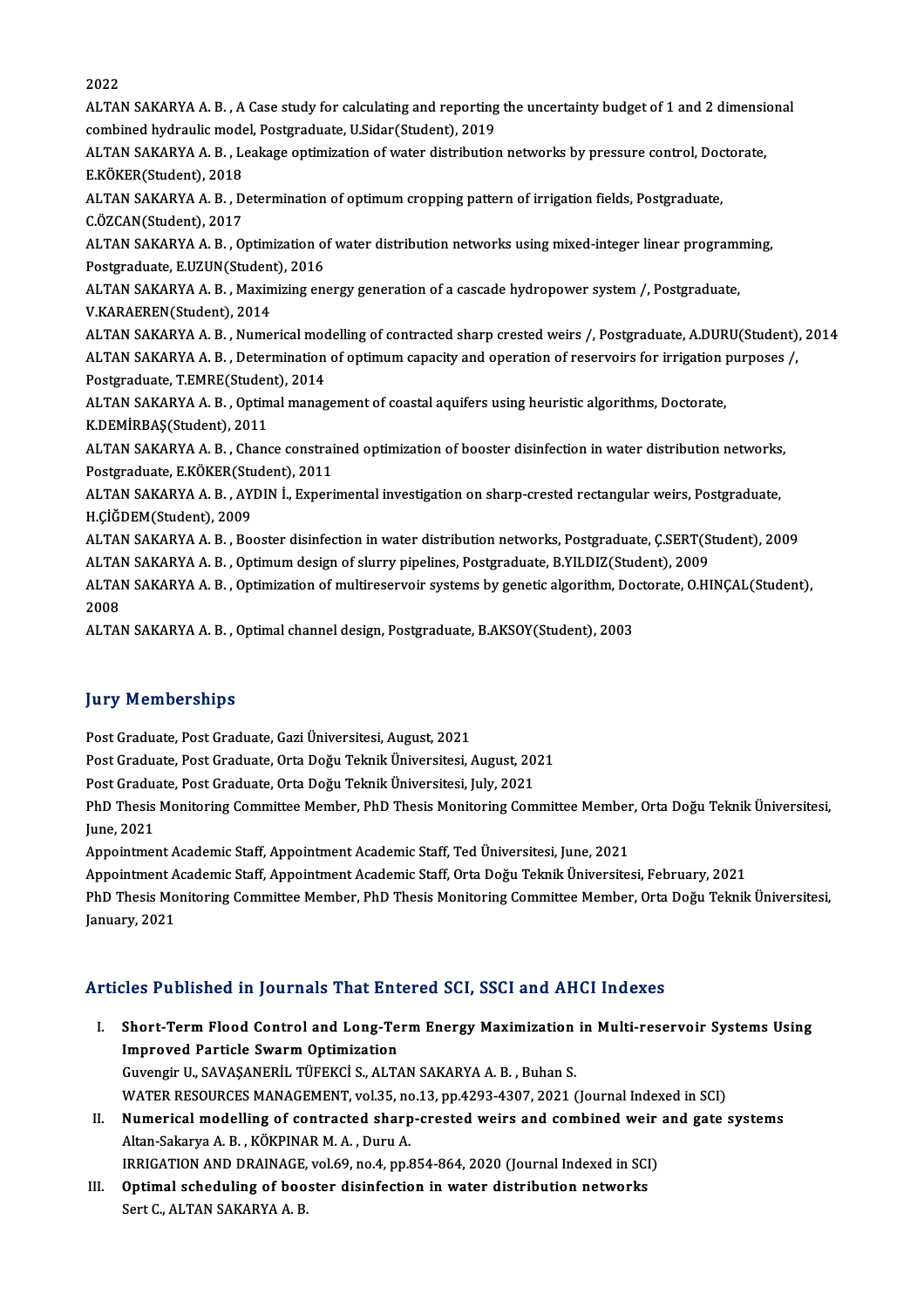CIVIL ENGINEERING AND ENVIRONMENTAL SYSTEMS, vol.34, pp.278-297, 2017 (Journal Indexed in SCI)<br>Assessment of acdiment viald estimations for lange vyatershed aneas: a sess study for the Sev IV. Assessment of sediment yield estimations for large watershed areas: a case study for the Seyhan, CIVIL ENGINEERING AND ENVIRONMENTAL SYSTEM<br>Assessment of sediment yield estimations for l<br>Demirkopru and Hirfanli reservoirs in Turkey<br>Kelminer M.A. Alter Sekawa A.B. KUMCU S.V. CO Assessment of sediment yield estimations for large w<br>Demirkopru and Hirfanli reservoirs in Turkey<br>Kokpinar M.A., Altan-Sakarya A.B., KUMCU Ş.Y., GÖĞÜŞ M.<br>HYDROLOCICAL SCIENCES JOURNAL JOURNAL DES SCIENCE HYDROLOGICAL SCIENCES JOURNAL-JOURNAL DES SCIENCES HYDROLOGIQUES, vol.60, no.12, pp.2189-2203,<br>2015 (Journal Indexed in SCI) Kokpinar M. A. , Altan-Sakarya<br>HYDROLOGICAL SCIENCES JOU<br>2015 (Journal Indexed in SCI)<br>Weir velogity formulation f HYDROLOGICAL SCIENCES JOURNAL-JOURNAL DES SCIENCES HYDROL<br>2015 (Journal Indexed in SCI)<br>V. Weir velocity formulation for sharp-crested rectangular weirs<br>CHARAHIEH S. AVDIN L. Altan Sakarya A. B 2015 (Journal Indexed in SCI)<br>Weir velocity formulation for sharp-cre<br>GHARAHJEH S., AYDIN İ., Altan-Sakarya A. B.<br>ELOW MEASUREMENT AND INSTRUMENTA' Weir velocity formulation for sharp-crested rectangular weirs<br>GHARAHJEH S., AYDIN İ., Altan-Sakarya A. B.<br>FLOW MEASUREMENT AND INSTRUMENTATION, vol.41, pp.50-56, 2015 (Journal Indexed in SCI)<br>Change Constrained Ontimizatio GHARAHJEH S., AYDIN İ., Altan-Sakarya A. B.<br>FLOW MEASUREMENT AND INSTRUMENTATION, vol.41, pp.50-56, 2015 (Journal Indexed in SCI)<br>VI. Chance Constrained Optimization of Booster Chlorination in Water Distribution Networks<br>K FLOW MEASUREMENT AND<br>Chance Constrained Optin<br>Köker E., Altan-Sakarya A. B.<br>Clean - Sail Air Water vol 43 Chance Constrained Optimization of Booster Chlorination in Water Di<br>Köker E., Altan-Sakarya A. B.<br>Clean - Soil, Air, Water, vol.43, no.5, pp.717-723, 2015 (Journal Indexed in SCI)<br>Ontimum design of sluppy pinelines by sena Köker E., Altan-Sakarya A. B.<br>Clean - Soil, Air, Water, vol.43, no.5, pp.717-723, 2015 (Journal In VII. Optimum design of slurry pipelines by genetic algorithm<br>VII. Optimum design of slurry pipelines by genetic algorithm Clean - Soil, Air, Water, vol.43, no.5, pp.717<br>Optimum design of slurry pipelines b<br>Yildiz B., ALTAN SAKARYA A. B. , Ger A. M.<br>CIVIL ENCINEERING AND ENVIRONMENT Optimum design of slurry pipelines by genetic algorithm<br>Yildiz B., ALTAN SAKARYA A. B. , Ger A. M.<br>CIVIL ENGINEERING AND ENVIRONMENTAL SYSTEMS, vol.31, no.4, pp.311-330, 2014 (Journal Indexed in SCI)<br>Computation of dischar Yildiz B., ALTAN SAKARYA A. B. , Ger A. M.<br>CIVIL ENGINEERING AND ENVIRONMENTAL SYSTEMS, vol.31, no.4, pp.311-330, 2014 (Journal Index CIVIL Computation of discharge for simultaneous flow over weirs and below gates (H-weirs CIVIL ENGINEERING AND ENVIRONME<br>Computation of discharge for simu<br>ALTAN SAKARYA A. B. , Kokpinar M. A.<br>ELOW MEASUPEMENT AND INSTRUMI VIII. Computation of discharge for simultaneous flow over weirs and below gates (H-weirs)<br>ALTAN SAKARYA A. B., Kokpinar M. A.<br>FLOW MEASUREMENT AND INSTRUMENTATION, vol.29, pp.32-38, 2013 (Journal Indexed in SCI) ALTAN SAKARYA A. B., Kokpinar M. A.<br>FLOW MEASUREMENT AND INSTRUMENTATION.<br>IX. Optimal dewatering of an excavation site<br>Demirbes K. Altan Sakawya A. B. Önder H. FLOW MEASUREMENT AND INSTRUMENT.<br>Optimal dewatering of an excavation s<br>Demirbas K., Altan-Sakarya A. B. , Önder H.<br>Preseedings of the Institution of Civil Engin Proceedings of the Institution of Civil Engineers: Water Management, vol.165, no.6, pp.327-337, 2012 (Journal Indexed in SCI) Demirbas K., Altan-Sakarya A. B., Önder H. Proceedings of the Institution of Civil Engineers: Water Manage<br>Indexed in SCI)<br>X. Discharge formula for rectangular sharp-crested weirs<br>AVDIN LARED Sekarya A B SISMAN C Indexed in SCI)<br>Discharge formula for rectangular s<br>AYDIN İ., Altan-Sakarya A.B. , ŞİŞMAN Ç.<br>ELOW MEASUPEMENT AND INSTPUMEN Discharge formula for rectangular sharp-crested weirs<br>AYDIN İ., Altan-Sakarya A. B. , ŞİŞMAN Ç.<br>FLOW MEASUREMENT AND INSTRUMENTATION, vol.22, no.2, pp.144-151, 2011 (Journal Indexed in SCI)<br>Ontimiration of Multireserveir S AYDIN İ., Altan-Sakarya A. B. , ŞİŞMAN Ç.<br>FLOW MEASUREMENT AND INSTRUMENTATION, vol.22, no.2, pp.144-<br>XI. Optimization of Multireservoir Systems by Genetic Algorithm<br>Hingel O. Altan Sakarya A. B. Cor A. M FLOW MEASUREMENT AND INSTRUME<br>Optimization of Multireservoir Syst<br>Hinçal O., Altan-Sakarya A. B. , Ger A. M.<br>Water Becourses Manasement vol.25 XI. Optimization of Multireservoir Systems by Genetic Algorithm<br>Hinçal O., Altan-Sakarya A. B. , Ger A. M.<br>Water Resources Management, vol.25, no.5, pp.1465-1487, 2011 (Journal Indexed in SCI) Hinçal O., Altan-Sakarya A. B. , Ger A. M.<br>Water Resources Management, vol.25, no.5, pp.1465-1487, 2011 (Journal Indexed in SCI)<br>XII. Local energy losses at positive and negative steps in subcritical open channel flows<br>Tel Water Resources Management, v<br>**Local energy losses at positiv<br>Tokyay N. D. , Altan-Sakarya A. B.**<br>Water SA. vol 37, no 3, nn 337, 34 Local energy losses at positive and negative steps in subcr<br>Tokyay N. D. , Altan-Sakarya A. B.<br>Water SA, vol.37, no.2, pp.237-244, 2011 (Journal Indexed in SCI)<br>Annligation of a flow measurement structure for acdiment Tokyay N. D. , Altan-Sakarya A. B.<br>Water SA, vol.37, no.2, pp.237-244, 2011 (Journal Indexed in SCI)<br>XIII. Application of a flow-measurement structure for sediment-laden streams GÖĞÜŞM.,GerekCüneytA.,BurcuAltan-SakaryaA.B. Application of a flow-measurement structure for sediment-laden streams<br>GÖĞÜŞ M., Gerek Cüneyt A., Burcu Altan-Sakarya A. B.<br>Canadian Journal of Civil Engineering, vol.36, no.9, pp.1539-1543, 2009 (Journal Indexed in SCI)<br>N GÖĞÜŞ M., Gerek Cüneyt A., Burcu Altan-Sakarya A. B.<br>Canadian Journal of Civil Engineering, vol.36, no.9, pp.1539-1543, 2<br>XIV. Numerical simulation of minimum B-jumps at abrupt drops<br>Telricy N. D., Altan Sakarya A. B., Esk Canadian Journal of Civil Engineering, vol<br>Numerical simulation of minimum B-<br>Tokyay N. D. , Altan-Sakarya A. B. , Eski E.<br>International Journal for Numerical Meth Numerical simulation of minimum B-jumps at abrupt drops<br>Tokyay N. D. , Altan-Sakarya A. B. , Eski E.<br>International Journal for Numerical Methods in Fluids, vol.56, no.9, pp.1605-1623, 2008 (Journal Indexed in SCI) Tokyay N. D. , Altan-Sakarya A. B. , Eski E.<br>International Journal for Numerical Methods in Fluids, vol.56, no.9, pp.1605-1623, 2008 (Journal Indexed in SCI)<br>XV. Discussion of "Uniform and critical flow computations" b Internat<br>Discus:<br>Ghosh<br>Altan Sa Discussion of "Ur<br>Ghosh<br>Altan-Sakarya A. B.<br>JOUPNAL OF IPPIC Ghosh<br>Altan-Sakarya A. B.<br>JOURNAL OF IRRIGATION AND DRAINAGE ENGINEERING, vol.132, no.6, pp.634, 2006 (Journal Indexed in SCI)<br>Performance of slit weir Altan-Sakarya A. B.<br>JOURNAL OF IRRIGATION AND DRAIN<br>XVI. Performance of slit weir<br>AYDIN I., Altan-Sakaya A. B. , Ger A. M. **JOURNAL OF IRRIGATION AND DRAIN<br>Performance of slit weir<br>AYDIN İ., Altan-Sakaya A. B. , Ger A. M.<br>Journal of Hydroulis Engineering, vol 1** Performance of slit weir<br>AYDIN İ., Altan-Sakaya A. B. , Ger A. M.<br>Journal of Hydraulic Engineering, vol.132, no.9, pp.987-989, 2006 (Journal Indexed in SCI)<br>Ontimel lined shannel design XVII. Optimal lined channel design<br>Aksoy B., Altan-Sakarya A. B. Journal of Hydraulic Enginee<br><mark>Optimal lined channel de</mark>s<br>Aksoy B., Altan-Sakarya A. B.<br>Canadian Journal of Civil Eng Canadian Journal of Civil Engineering, vol.33, no.5, pp.535-545, 2006 (Journal Indexed in SCI) Aksoy B., Altan-Sakarya A. B.<br>Canadian Journal of Civil Engineering, vol.33, no.5, pp.535-545, 2006 (Journal Indexed in SCI)<br>XVIII. Discussion of "Generalized head-discharge equation for flow over sharp-crested inclined in Canadian Journal of Civil Engineering, vol.33, no.5, pp.535-545,<br>Discussion of "Generalized head-discharge equation for<br>notch weir" by M. N. Shesha prakash and A. V Shivapur<br>Altan Sakawa A. B Discussion of "Ge<br>notch weir" by M<br>Altan-Sakarya A. B.<br>JOUPMAL OF IPPIC notch weir" by M. N. Shesha prakash and A. V Shivapur<br>Altan-Sakarya A. B.<br>JOURNAL OF IRRIGATION AND DRAINAGE ENGINEERING, vol.132, no.1, pp.80-81, 2006 (Journal Indexed in SCI)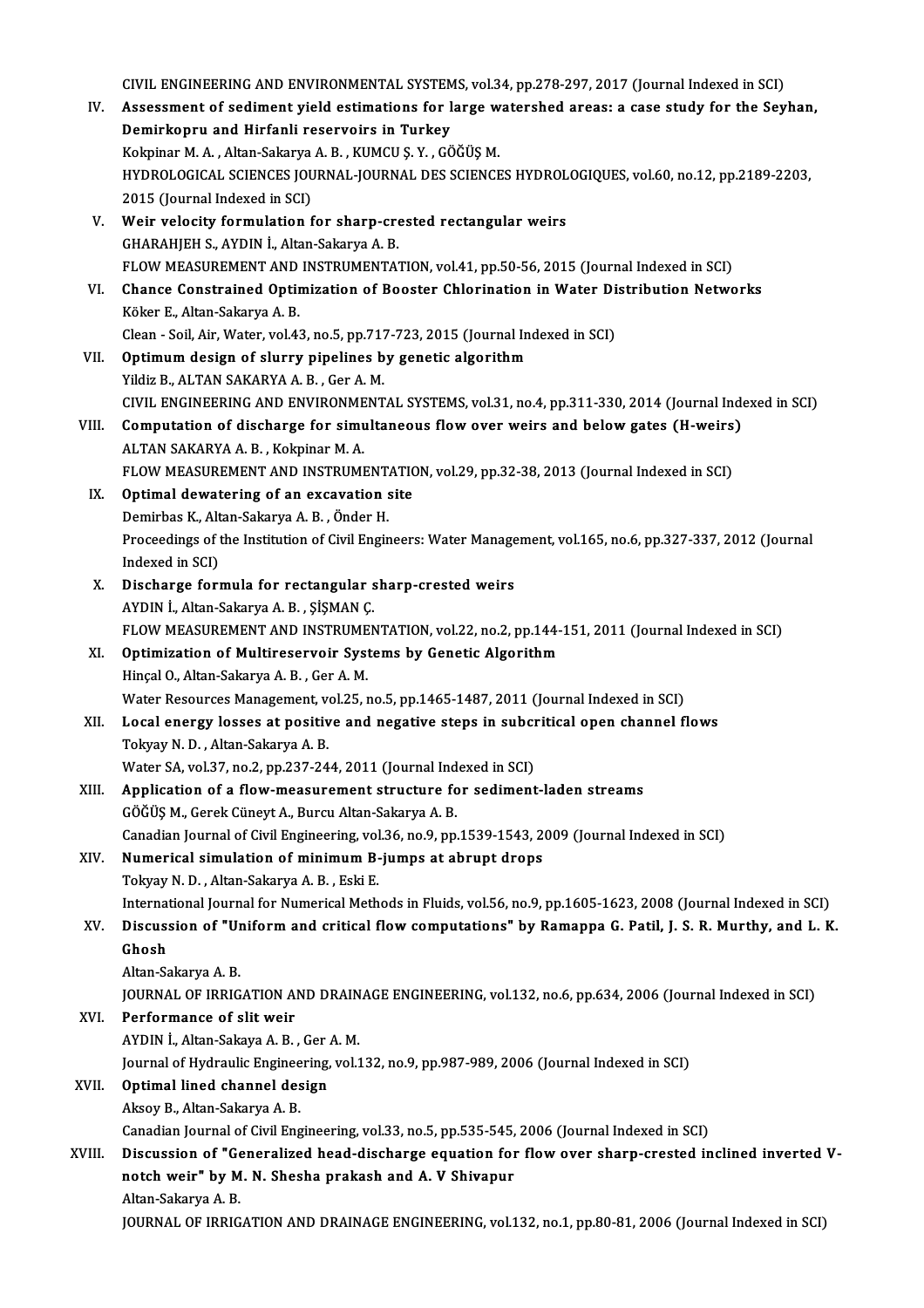XIX. Closure to "optimal operation of water distribution pumps considering water quality"<br>ALTAN SAKARYA A. B. MOVR L.W. Closure to "optimal operation<br>ALTAN SAKARYA A. B. , Mays L. W.<br>Journal of Water Besourses Planni ALTAN SAKARYA A. B. , Mays L. W.<br>Journal of Water Resources Planning and Management, vol.129, no.1, pp.82, 2003 (Journal Indexed in SCI) ALTAN SAKARYA A. B., Mays L. W.<br>Journal of Water Resources Planning and Management, vol.129, no.1, pp<br>XX. Discussion of Combined free Flow Over Weirs and Below Gates Journal of Water Resources Planning and M<br>Discussion of Combined free Flow Ove<br>ALTAN SAKARYA A. B. , AYDIN I., GER A. M.<br>JOUPMAL OF HYDRAULIC RESEARCH, vol.4: ALTAN SAKARYA A. B. , AYDIN I., GER A. M.<br>JOURNAL OF HYDRAULIC RESEARCH, vol.42, pp.557-560, 2002 (Journal Indexed in SCI Expanded) ALTAN SAKARYA A. B., AYDIN I., GER A. M.<br>JOURNAL OF HYDRAULIC RESEARCH, vol.42, pp.557-560, 2002 (Journal Indexed in<br>XXI. Optimal operation of water distribution pumps considering water quality<br>Selection A. B. Mays J. W. **JOURNAL OF HYDRAULIC<br>Optimal operation of w<br>Sakarya A. B. , Mays L. W.<br>Journal of Water Becours** Sakarya A. B. , Mays L. W.<br>Journal of Water Resources Planning and Management, vol.126, pp.210-220, 2000 (Journal Indexed in SCI) Sakarya A. B. , Mays L. W.<br>Journal of Water Resources Planning and Management, vol.126, pp.210-22<br>XXII. Numerical simulation of A-type hydraulic jumps at positive steps<br>Sakarya A. B. TOKYAV N Journal of Water Resourc<br><mark>Numerical simulation c</mark><br>Sakarya A. B. , TOKYAY N.<br>Canadian Journal of Civil I

Sakarya A. B., TOKYAY N.<br>Canadian Journal of Civil Engineering, vol.27, no.4, pp.805-813, 2000 (Journal Indexed in SCI)

# Books&Book Chapters

- I. Optimal Operation of Water Distribution Systems Sold Dook diapters<br>Optimal Operation of Water Distribution<br>Goldman F. E. , Altan Sakarya A. B. , Mays L.W.<br>in: Urban Water Sunnly Managament Teols Le in: Urban Water Supply Management Tools, Larry W. Mays, Editor, McGraw-Hill Companies , New-York, pp.1-29, 2004 Goldm<br>in: Url<br>2004<br>Ontim
- II. Optimal Operation of Water Systems Goldman F. E., Altan Sakarya A. B., Mays L. W. Optimal Operation of Water Systems<br>Goldman F. E. , Altan Sakarya A. B. , Mays L. W.<br>in: Urban Water Supply Handbook, Larry W. Mays, Editor, McGraw-Hill Companies , New-York, pp.1-39, 2002<br>Boliablity Analysis for Dosign

III. Reliablity Analysis for Design<br>Goulter I., Walski T. M., Mays L. W., Altan Sakarya A. B., Bouchart F., Tung Y. K. in: Urban Water Supply Handbook, Larry W. Mays, Editor, McGraw-Hill Compar<br>Reliablity Analysis for Design<br>Goulter I., Walski T. M. , Mays L. W. , Altan Sakarya A. B. , Bouchart F., Tung Y. K.<br>in: Water Distribution Systems Reliablity Analysis for Design<br>Goulter I., Walski T. M. , Mays L. W. , Altan Sakarya A. B. , Bouchart F., Tung Y. K.<br>in: Water Distribution Systems Handbook, Larry W. Mays, Editor, McGraw-Hill Companies , New-York, pp.1-52 Goulte<br>in: Wa<br>2000<br>Ontim in: Water Distribution Systems Handbook<br>2000<br>IV. Optimization Models for Operations<br>Coldman E. Altan Sekarya A. B. Oxmabes

2000<br>IV. Optimization Models for Operations<br>Goldman F., Altan Sakarya A. B. , Ormsbee L. E. , Uber J. G. , Mays L. W. Optimization Models for Operations<br>Goldman F., Altan Sakarya A. B. , Ormsbee L. E. , Uber J. G. , Mays L. W.<br>in: Water Distribution Systems Handbook, Larry W. Mays, Editor, McGraw-Hill Companies , New-York, pp.1-47,<br>2000 Goldm<br>in: Wa<br>2000 2000<br>Refereed Congress / Symposium Publications in Proceedings

I. Kaskat Baraj Sistemlerinde Kısa Dönemli Taşkın Kontrolü İçin Metasezgisel Bir Yöntem ALTAN SAKARYA A.B., buhan s., güvengir u., SAVAŞANERİL TÜFEKCİ S. Kaskat Baraj Sistemlerinde Kısa Dönemli Taşkın Kontrolü İçin Metasezgisel Bir Yöntem<br>ALTAN SAKARYA A. B. , buhan s., güvengir u., SAVAŞANERİL TÜFEKCİ S.<br>39. Yöneylem Araştırması ve Endüstri Mühendisliği (YAEM) Ulusal Kongr II. Optimization of booster disinfection stations in water distribution networks<br>SERT C., ALTAN SAKARYA A. B. 39. Yöneylem Araştırması ve Er<br>**Optimization of booster dis:**<br>SERT Ç., ALTAN SAKARYA A. B.<br>Euro 2019 The Association of E Optimization of booster disinfection stations in water distribution network<br>SERT Ç., ALTAN SAKARYA A. B.<br>Euro 2018 The Association of European Operational Research, 8 - 11 July 2018<br>Numerical modeling of contracted sharp c SERT Ç., ALTAN SAKARYA A. B.<br>Euro 2018 The Association of European Operational Research<br>III. Numerical modeling of contracted sharp crested weirs<br>Dumu A. Altan Sakawya A. B. Kakpinar M. A. Euro 2018 The Association of European Ope<br>**Numerical modeling of contracted shar**<br>Duru A., Altan Sakarya A. B. , Kokpinar M. A.<br>4th JAHR Europe Congress 27, 29 July 201 III. Numerical modeling of contracted sharp crested weirs<br>Duru A., Altan Sakarya A. B., Kokpinar M. A.<br>4th IAHR Europe Congress, 27 - 29 July 2016 IV. Numerical modelling of contracted sharp crested weirs Duru A., Altan-Sakarya A. B., Kokpinar M. Numerical modelling of contracted sharp crested weirs<br>Duru A., Altan-Sakarya A. B. , Kokpinar M.<br>4th European Congress of the International Association of Hydroenvironment engineering and Research, IAHR<br>2016 Lisse Belsium Duru A., Altan-Sakarya A. B. , Kokpinar M.<br>4th European Congress of the International Associat<br>2016, Liege, Belgium, 27 - 29 July 2016, pp.601-608<br>Ontimination of Lockage in Water Distribution 4th European Congress of the International Association of Hydroenvironment engineering and Rese<br>2016, Liege, Belgium, 27 - 29 July 2016, pp.601-608<br>V. Optimization of Leakage in Water Distribution NetworksUsing Pressure Re 2016, Liege, Belgium, 27 - 29 July<br>Optimization of Leakage in W<br>KÖKER E., ALTAN SAKARYA A. B.<br>Euro The Association of Europea Optimization of Leakage in Water Distribution NetworksUsing Pressure F<br>KÖKER E., ALTAN SAKARYA A. B.<br>Euro The Association of European Operational Research Societies, 3 - 06 July 2016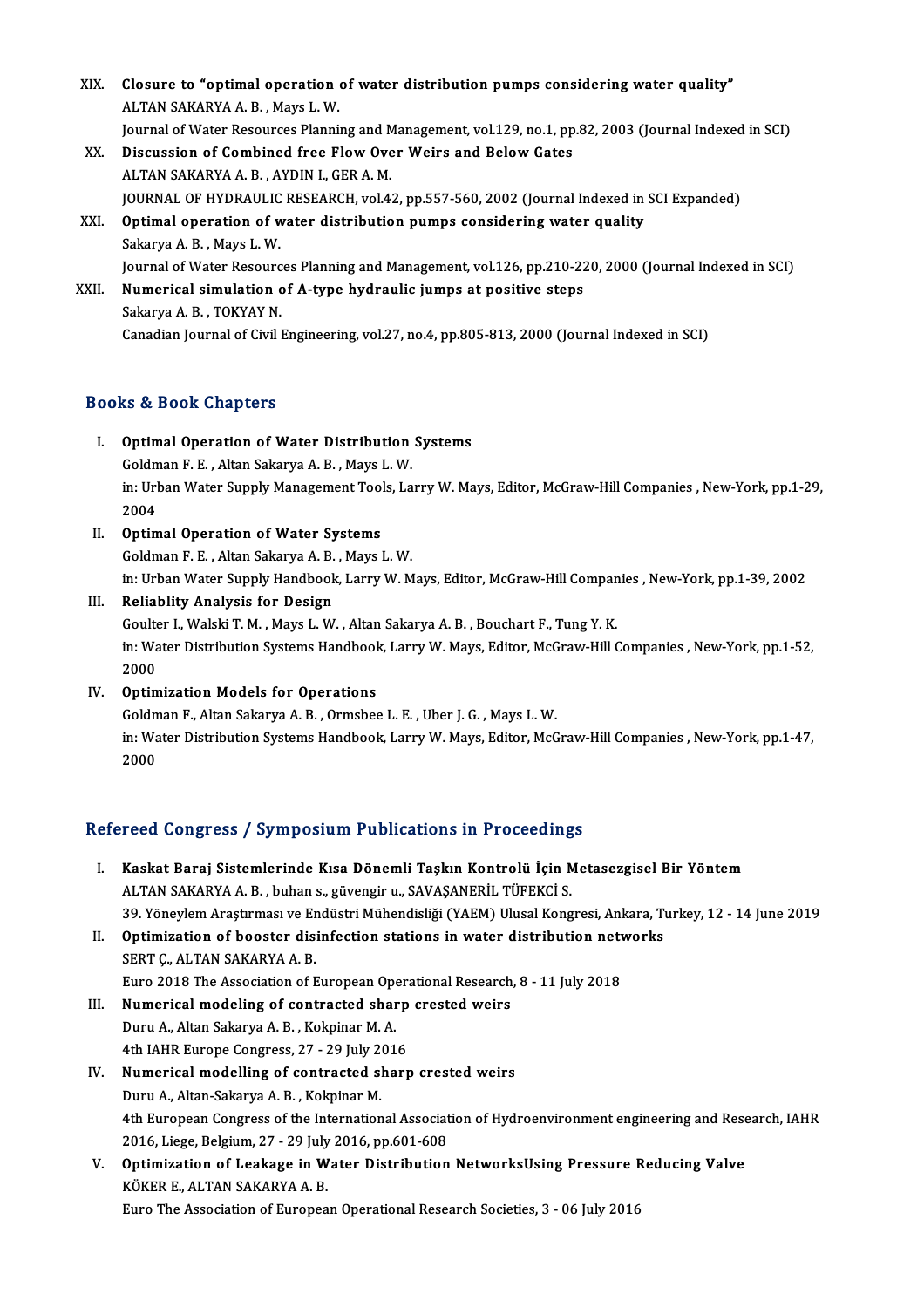| VI.    | Experimental Investigation of the Original Project of Yukari Kaleköy Dam and Hydroelectric Power                          |
|--------|---------------------------------------------------------------------------------------------------------------------------|
|        | <b>Plant Spillway</b>                                                                                                     |
|        | GÖĞÜŞ M., ALTAN SAKARYA A. B., KÖKEN M.                                                                                   |
|        | World Multidisciplinary Civil Engineering-Architecture-Urban Planning Symposium 2016, WMCAUS 2016, PRAG,                  |
|        | Czech Republic, 13 - 17 June 2016                                                                                         |
| VII.   | Experimental Investigation of the Anti Vortex Devices of Beyhan 1 Dam and Hydroelectric Power                             |
|        | Plant Water Intake Structure                                                                                              |
|        | GÖĞÜŞ M., ALTAN SAKARYA A. B., KÖKEN M.                                                                                   |
|        | World Multidisciplinary Civil Engineering-Architecture-Urban Planning Symposium 2016, WMCAUS 2016, PRAG,                  |
|        | Czech Republic, 13 - 17 June 2016                                                                                         |
| VIII.  | Experimental investigation of the original project of Yukarı Kalekoy Dam and Hydroelectric Power                          |
|        | <b>Plant Spillway</b>                                                                                                     |
|        | GÖĞÜŞ M., ALTAN SAKARYA A. B., KÖKEN M.                                                                                   |
|        | World Multidisciplinary Civil Engineering-Architecture-Urban Planning Symposium, 12 - 16 June 2016                        |
| IX.    | Experimental Investigation of the Original Project of Yukari Kalekoy Dam and Hydroelectric Power<br><b>Plant Spillway</b> |
|        | GÖĞÜŞ M., Altan-Sakarya A. B., KÖKEN M.                                                                                   |
|        | World Multidisciplinary Civil Engineering-Architecture-Urban Planning Symposium (WMCAUS), Prague, Czech                   |
|        | Republic, 13 - 17 June 2016, vol.161, pp.313-317                                                                          |
| Х.     | Yukarı Kaleköy Barajı HES Dolusavak Hidrolik Model Deneyleri                                                              |
|        | GÖĞÜŞ M., ALTAN SAKARYA A. B. , KÖKEN M., DİNÇER A. E. , YAVUZ C., HASPOLAT E.                                            |
|        | IMO Su Yapıları Sempozyumu, Turkey, 19 - 21 November 2015                                                                 |
| XI.    | Sulama Amaçlı Rezervuarlarda İşletme Çalışması Yapılması ve Optimum Rezervuar Kapasitesinin                               |
|        | Belirlenmesi                                                                                                              |
|        | ERDIN T. E., ALTAN SAKARYA A. B.                                                                                          |
|        | IMO 4. SU YAPILARI SEMPOZYUMU, Antalya, Turkey, 19 - 21 November 2015                                                     |
| XII.   | Mximizing Energy genet ration of a cascade hydropower system                                                              |
|        | KARAEREN V., ALTAN SAKARYA A.B.                                                                                           |
|        | IAHR WORLD CONGRESS, 28 June - 03 July 2015                                                                               |
| XIII.  | <b>MAXIMIZING ENERGY GENERATION OF A CASCADE HYDROPOWER SYSTEM</b>                                                        |
|        | Karaeren V., ALTAN SAKARYA A. B.                                                                                          |
|        | 36th IAHR World Congress, Delft, Netherlands, 28 June - 03 July 2015, pp.1336-1347                                        |
| XIV.   | Experimental Investigation of Flow Conditions over Cambasi Dam Spillway                                                   |
|        | ALTAN SAKARYA A. B. , AYDIN İ., GÖĞÜŞ M., KÖKEN M.                                                                        |
|        | 35th World Congress of the International-Association-for-Hydro-Environment-Engineering-and-Research (IAHR),               |
|        | Chengdu, China, 8 - 13 September 2013, pp.5748-5755<br>Reservoir Sedimentation in the Demirköprü Dam, Turkey              |
| XV.    | Altan Sakarya A. B., Göğüş M., Kokpinar M. A., Kumcu Ş. Y.                                                                |
|        | River Flow 2010, International Conference on Fluvial Hydraulics, September 8-10, 2010, Braunschweig, Germany,             |
|        | 8 - 10 September 2010                                                                                                     |
| XVI.   | Combined simulation-optimization of a coastal aquifer by using Genetic Algorithm                                          |
|        | DEMİRBAŞ K., ALTAN SAKARYA A. B., Onder H.                                                                                |
|        | 6th International Symposium on Environmental Hydraulics, Athens, Greece, 23 - 25 June 2010, vol.2, pp.661-666             |
| XVII.  | Nehir Rejimindeki Açık Kanal Akımlarında Düşülerde Oluşan Yersel Enerji Kayıpları                                         |
|        | ALTAN SAKARYA A. B., TOKYAY N.                                                                                            |
|        | 3. Ulusal Su Mühendisliği Sempozyumu, İzmir, Turkey, 10 - 13 September 2007, pp.153-160                                   |
| XVIII. | Yamula Barajı ve HES Hidrolik Model Çalışmaları                                                                           |
|        | YILMAZ B., ALTAN SAKARYA A. B. , GÖĞÜŞ M., ÖNDER H., AYDIN İ., TOKYAY N.                                                  |
|        | II. Ulusal Su Mühendisliği Sempozyumu, İzmir, Turkey, 21 - 24 September 2005, pp.281-291                                  |
| XIX.   | Local Losses at a Step in a Subcritical Open Channel Flow                                                                 |
|        | TOKYAY N., ALTAN SAKARYA A. B., ÖRSEL S. İ.                                                                               |
|        |                                                                                                                           |